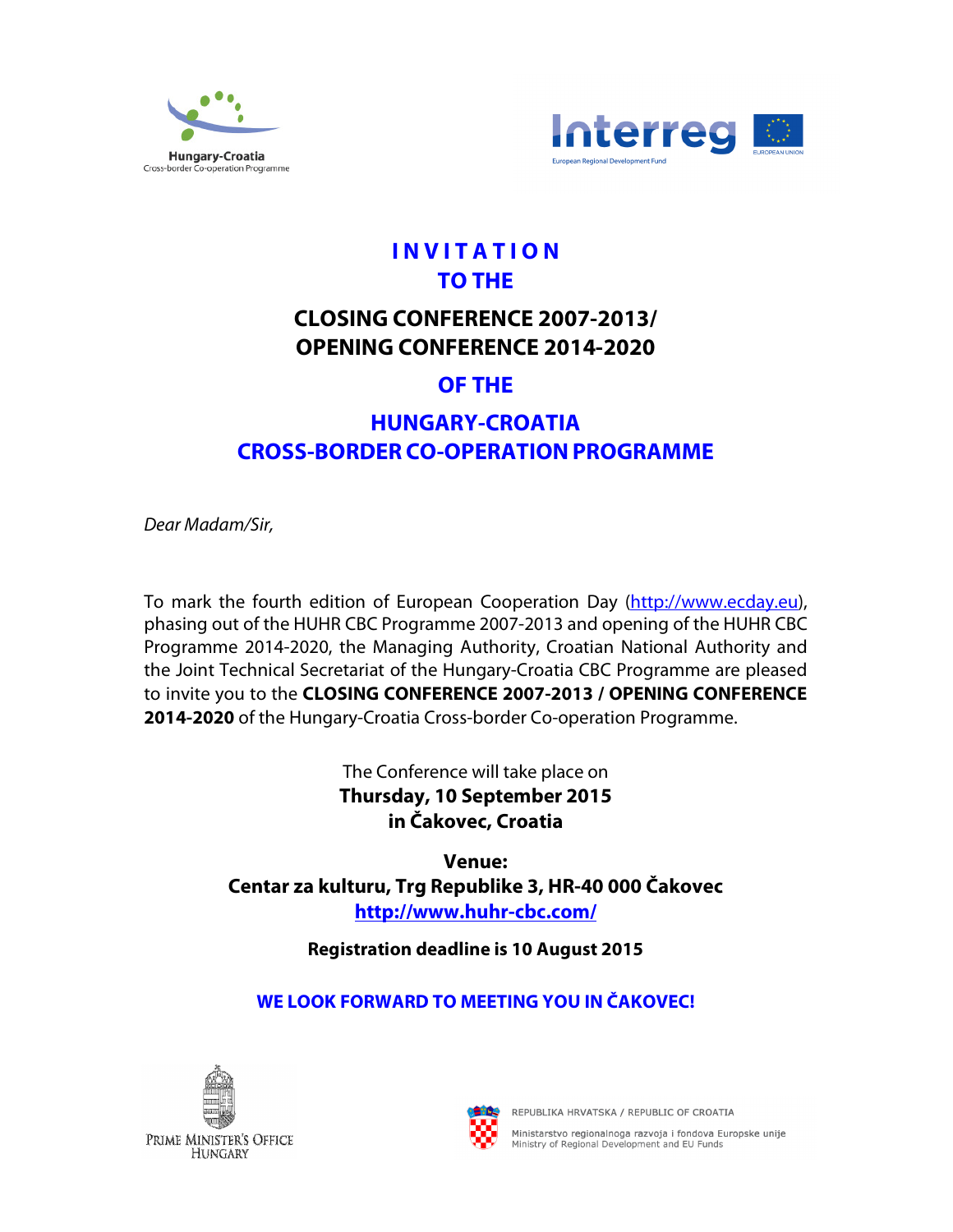

A cross-border region where rivers connect, not divide

#### **CLOSING CONFERENCE 2007-2013/ OPENING CONFERENCE 2014-2020 10 September 2015 Centar za kulturu, Čakovec, Croatia**

#### **PRELIMINARY AGENDA**

 **http://www.huhr-cbc.com/** 

| $09.00 - 10.00$ | Registration, Welcome coffee / Exhibition of HU-HR CBC projects                                                                                                                                                                                             |
|-----------------|-------------------------------------------------------------------------------------------------------------------------------------------------------------------------------------------------------------------------------------------------------------|
| $10.00 - 11.00$ | <b>Opening and Welcome Notes</b>                                                                                                                                                                                                                            |
|                 | Ms Helga Bubanović Devčić, Assistant Minister, Ministry of Regional Development<br>and EU Funds of the Republic of Croatia                                                                                                                                  |
|                 | Mr Zsigmond Perényi, Deputy State Secretary, Head of Managing Authority, Prime<br>Minister's Office, Hungary                                                                                                                                                |
|                 | Mr József Zoltán Magyar, Ambassador of Hungary to the Republic of Croatia                                                                                                                                                                                   |
|                 | Mr Gordan Grlić Radman Ph.D., Ambassador of the Republic of Croatia to<br>Hungary                                                                                                                                                                           |
|                 | Ms Lena Andersson Pench, Director, European Commission, Directorate-General<br>for Regional and Urban Policy (tbc)                                                                                                                                          |
|                 | Mr Matija Posavec, County Prefect, Međimurska County                                                                                                                                                                                                        |
|                 | Mr Stjepan Kovač, Mayor, City of Čakovec                                                                                                                                                                                                                    |
| $11.00 - 11.15$ | Cross-border Co-operation in Hungary in the EU budgetary period<br>2007-13 and perspectives in the 2014-20 period<br>Mr Zsigmond Perényi, Deputy State Secretary, Head of Managing Authority, Prime<br>Minister's Office, Hungary                           |
| $11.15 - 11.30$ | Regional Development and EU Funds in Croatia after EU membership<br>Ms Helga Bubanović Devčić, Assistant Minister, Directorate for the Management<br>of Operational Programmes, Ministry of Regional Development and EU Funds<br>of the Republic of Croatia |
| $11.30 - 11.45$ | <b>Short Coffee Break / Exhibition of HU-HR Projects</b>                                                                                                                                                                                                    |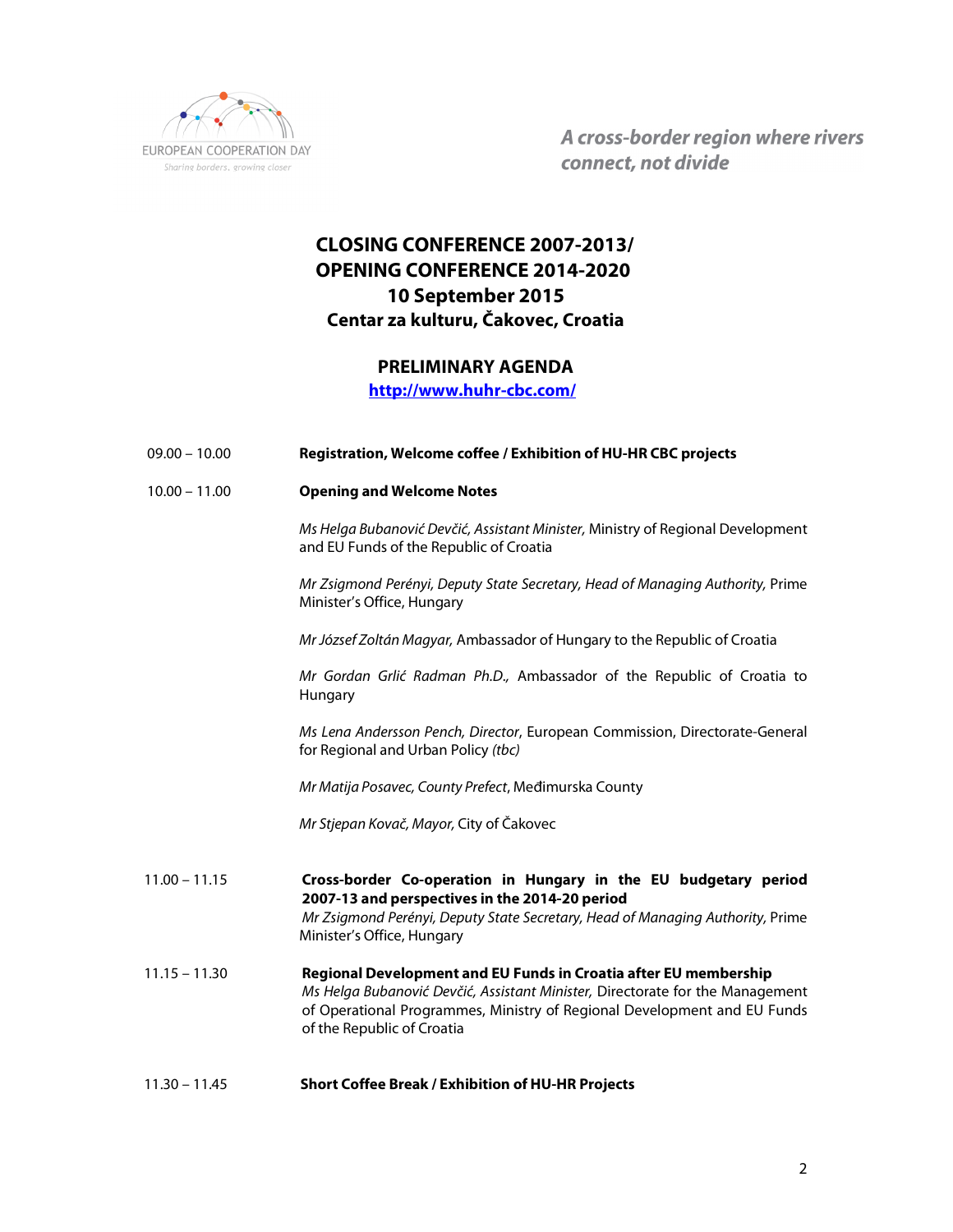

A cross-border region where rivers connect, not divide

| $11.45 - 12.00$ | Cross-border Co-operation Programmes in Croatia in the EU budgetary<br>period 2014-20<br>Ms Danijela Gjuras, Head of Service, Service for International Territorial<br>Co-operation, Directorate for Regional Development, Ministry of Regional<br>Development and EU Funds of the Republic of Croatia                          |
|-----------------|---------------------------------------------------------------------------------------------------------------------------------------------------------------------------------------------------------------------------------------------------------------------------------------------------------------------------------|
| $12.00 - 12.15$ | Novelties of the Hungary-Croatia CBC Programme 2014-2020<br>Mr Márton Szűcs, Head of JTS, Hungary-Croatia Joint Technical Secretariat (JTS)                                                                                                                                                                                     |
| $12.15 - 12.30$ | Role of Communication in the 2014-2020 period and the best practices &<br>experiences gained in HU-HR CBC Programme 2007-2013<br>Mr Tvrtko Čelan, Programme & communication manager, Hungary-Croatia JTS                                                                                                                        |
| $12.30 - 12.40$ | De-mine HU-HR I - largest project of the Hungary- Croatia (IPA)<br>Cross- border Co-operation Programme 2007-2013 and De-mine HU-HR II<br>as a strategic project in the 2014-2020 period<br>Mr Miljenko Vahtarić, Assistant Director-HCR/CROMAC (Lead Beneficiary)<br>Mr Ádám Kalmár, Project assistant-BMRFK (Project Partner) |
| $12.40 - 12.45$ | <b>Summary of the morning session</b><br>Mr Márton Szűcs, Head of Hungary-Croatia JTS                                                                                                                                                                                                                                           |
| $12.45 - 14.00$ | Lunch (Zrinski/Zrínyi Castle, next to the Conference venue)                                                                                                                                                                                                                                                                     |

#### **Afternoon session / presentation of several joint Hungarian-Croatian IPA CBC projects**

| $14.00 - 14.10$ | Drava4Enjoy (HUHR/1001/1.2.2/1012) / largest HUHR tourism project with<br>new bicycle paths and established tourism centre in Kapela Dvor, Croatia<br>Mr János Rakonczai, Financial manager, Hungary-Croatia JTS<br>Mr Tomislav Petric, Director, VIDRA, Virovitičko-podravska County development<br>agency (Lead Beneficiary- Project Partner 2)<br>Ms Brigitta Tóth-Lauts, Project manager, Szentlőrinc Város Önkormányzata<br>(Project Partner 1) |
|-----------------|------------------------------------------------------------------------------------------------------------------------------------------------------------------------------------------------------------------------------------------------------------------------------------------------------------------------------------------------------------------------------------------------------------------------------------------------------|
| $14.10 - 14.20$ | INVESTrategy (HUHR/1001/2.1.4/0012) / with new FDI strategy in the<br>western part of the border area<br>Ms Andrea Kakas, Programme manager, Hungary-Croatia JTS<br>Ms Sandra Polanec Marinović, Director, REDEA (Lead Beneficiary)<br>Ms Renáta Fullérné Verger, Project manager, Zala Megyei Kereskedelmi és<br>Iparkamara, (Project Partner 1)                                                                                                    |
| $14.20 - 14.30$ | Two rivers and one hill (HUHR/1001/1.2.2/2001) / with new joint<br>eco-tourism product along rivers Drava&Danube and Papuk Nature Park<br>Ms Antonija Bedeniković, JTS Information Point, Osijek<br>Mr Jasmin Sadiković, president, NGO Zeleni Osijek (Lead Beneficiary)<br>Ms Szilvia Wodtke, Project manager, Duna-Dráva Nemzeti Park Igazgatóság                                                                                                  |

(Project Partner 1)